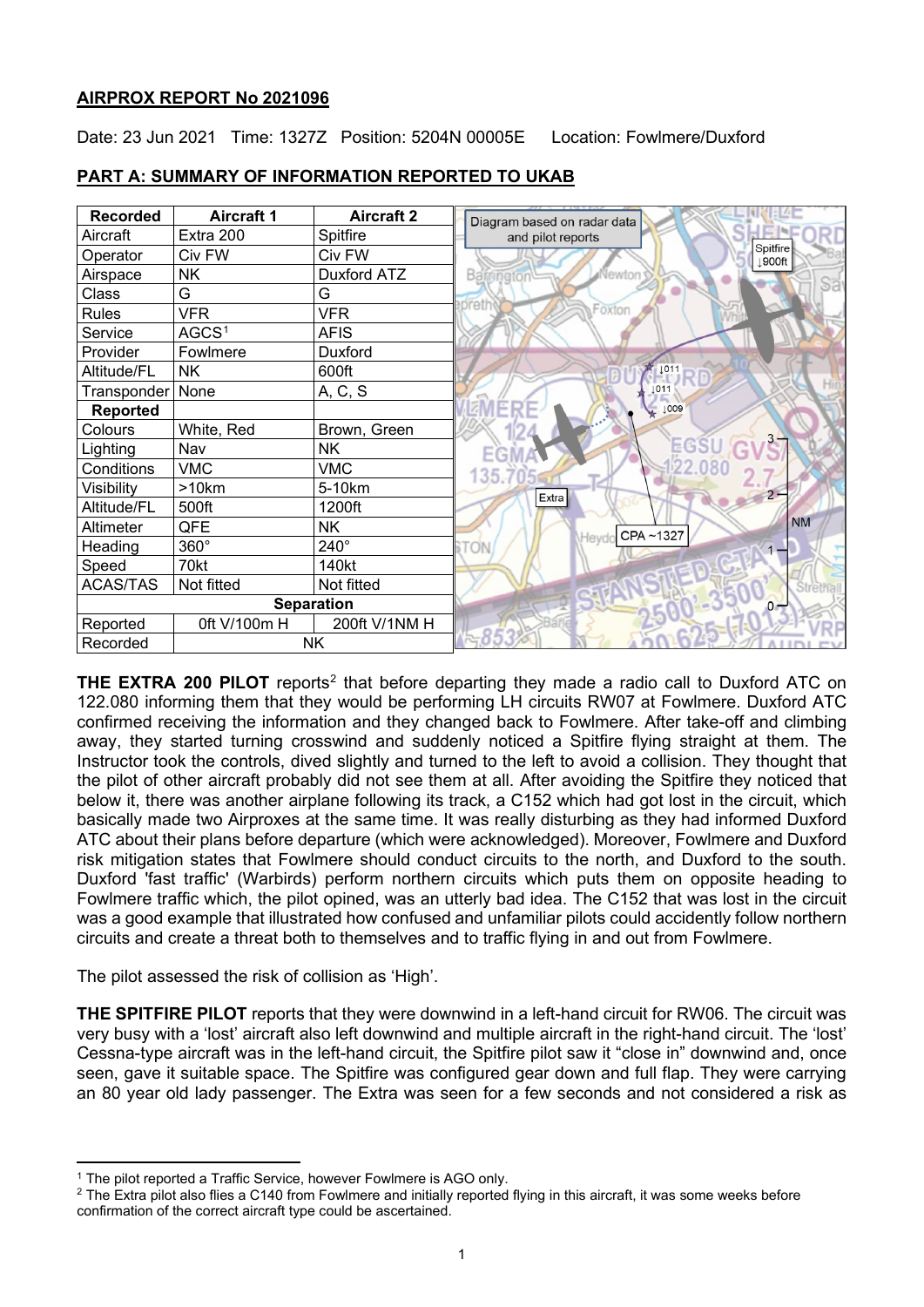they made a gentle left-hand turn onto base leg. There was an exchange from the Extra pilot to Duxford ATC and it was obvious by the exchange of words that the Extra pilot had issues with ATC at Duxford.

The pilot assessed the risk of collision as 'None'.

**THE DUXFORD AFISO** reports that an Extra 200 pilot, on the ground at Fowlmere called on 122.080 to 'pre note' Duxford that they would be departing from RW07. They were given QNH and RW in use at Duxford (RW06 right hand), they then returned to the Fowlmere frequency. Several minutes later the Spitfire called requesting run and break into the RW06 left-hand circuit. In the meantime a Cessna152 (a student) had erroneously joined for RW06 left-hand and had twice reported their position incorrectly. The Spitfire pilot reported downwind with the Cessna in sight. Soon after this the [Extra C/S] called and reported that they had just had "a close encounter" with a Spitfire and indicated that they would contact Duxford by telephone. The Extra pilot did not report the encounter as an Airprox nor did they contact the Tower by telephone later. The Spitfire pilot did not report any encounter with the Extra. As a result this incident was not reported at the time, however, following advice from the senior FISO, the details were recorded from memory in case either pilot reported the incident retrospectively.

Leading up to, during, and post incident, workload was medium to high due to the Cessna pilot reporting their position incorrectly and joining left-hand, as well as other routine traffic. Neither the AFISO nor a second FISO in the tower observed any conflict between the Extra and the Spitfire.

## **Factual Background**

The weather at Stansted was recorded as follows:

METAR EGSS 231320Z AUTO 30005KT 260V030 9999 BKN045 18/08 Q1023=

## **Analysis and Investigation**

# **CAA ATSI**

The Extra pilot reported that they had contacted the Duxford FISO on 122.080 and communicated their intentions to get airborne from Fowlmere RW07 for left-hand circuits. The pilot was advised that the runway in use at Duxford was 06 right-hand. The pilot then returned to the Fowlmere frequency. The pilot reported that they subsequently departed RW07 at Fowlmere and had started the turn onto crosswind, when they encountered the Spitfire, initially on a perpendicular heading and then opposite direction to them. The pilot reported that they had also noticed a C152 below the Spitfire and following the same track as the Spitfire.

The Spitfire pilot reported that they had joined the Duxford visual circuit from the north, with a run and break into the RW06 left-hand circuit, and that the aircraft was downwind with the gear down and full flap when they saw the Extra. The pilot also reported being aware of, and visual with, a lost "Cessna-type aircraft" operating downwind, in a tighter position to the runway than the Spitfire. The pilot was in receipt of a Basic Service from Duxford at the time of the Airprox.

The visual circuit at Duxford was very busy, with aircraft joining, departing and operating in both the left-hand and right-hand circuits. There was also a 'lost' C152 student pilot, who inadvertently flew the right-hand downwind leg for RW06 in the wrong direction, before crossing the upwind end of the runway, and ending up downwind left-hand, below the Spitfire. The Duxford FISO did not see the event unfold.

Note: The Duxford/Fowlmere formal Letter of Agreement (LoA) was not in place at the time of this Airprox.

ATSI had access to reports from the pilots of both aircraft, the Duxford FISO and Senior FISO. The RTF for Fowlmere and Duxford were reviewed for the relevant period. In the interest of brevity, only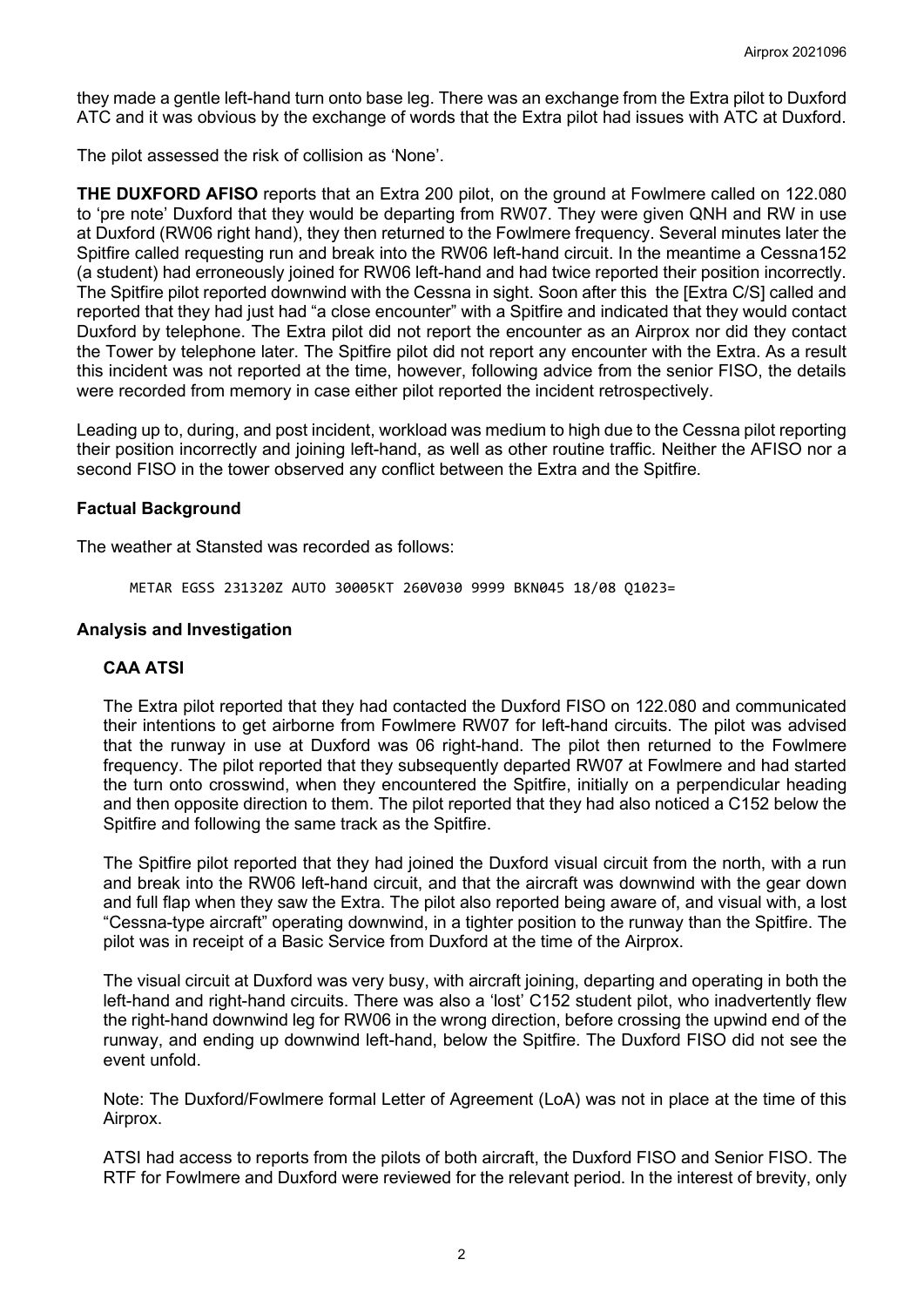the RTF from the aircraft involved has been included in this report. The Area Radar replay was reviewed and the screenshots in this report are taken from the Area Radar replay.

At 1317.03 the student pilot in the C152 (who subsequently became lost), called Duxford requesting joining instructions. The FISO responded, "*roger runway in use 06, right-hand pattern, QNH 1023, QFE 1019*." The pilot responded, "*QNH 1023, runway 06 left-hand*". The FISO responded, "*negative, the runway in use is 06, right-hand pattern, QNH 1023, QFE 1019*." The pilot responded, "*06 righthand, correction*." The FISO repeated the QFE value, and the pilot requested the QNH, which was repeated again by the FISO, together with the airfield elevation. The pilot correctly read back the QNH.

At 1320.35 the Extra pilot called Duxford and advised that they were "*an Extra 200, 2 POB, on the ground at Fowlmere, taxiing RW07 for aerobatics*". The Duxford FISO responded, "*roger Duxford runway in use RW06 right-hand, QNH 1023, report leaving the frequency*". The Extra pilot responded, "*06 right-hand circuit, QNH 1023, switching back to Fowlmere 135.705.*" (Figure 1)



Figure 1: 1320.35

At 1324.29 the Spitfire pilot called Duxford and requested re-join from the north. The FISO responded, *"report 30 seconds, 06 right hand pattern, QFE 1019, one Tiger Moth positioning straight in, one Rapide departing."* The Spitfire pilot responded*, "thank you, call you 30 seconds."* The FISO replied, *"also a C152 joining from the southwest and one joining from the east."* The Spitfire pilot replied, *"all copied, and I'll call you 30 seconds out."* (Figure 2)



Figure 2: 1324.29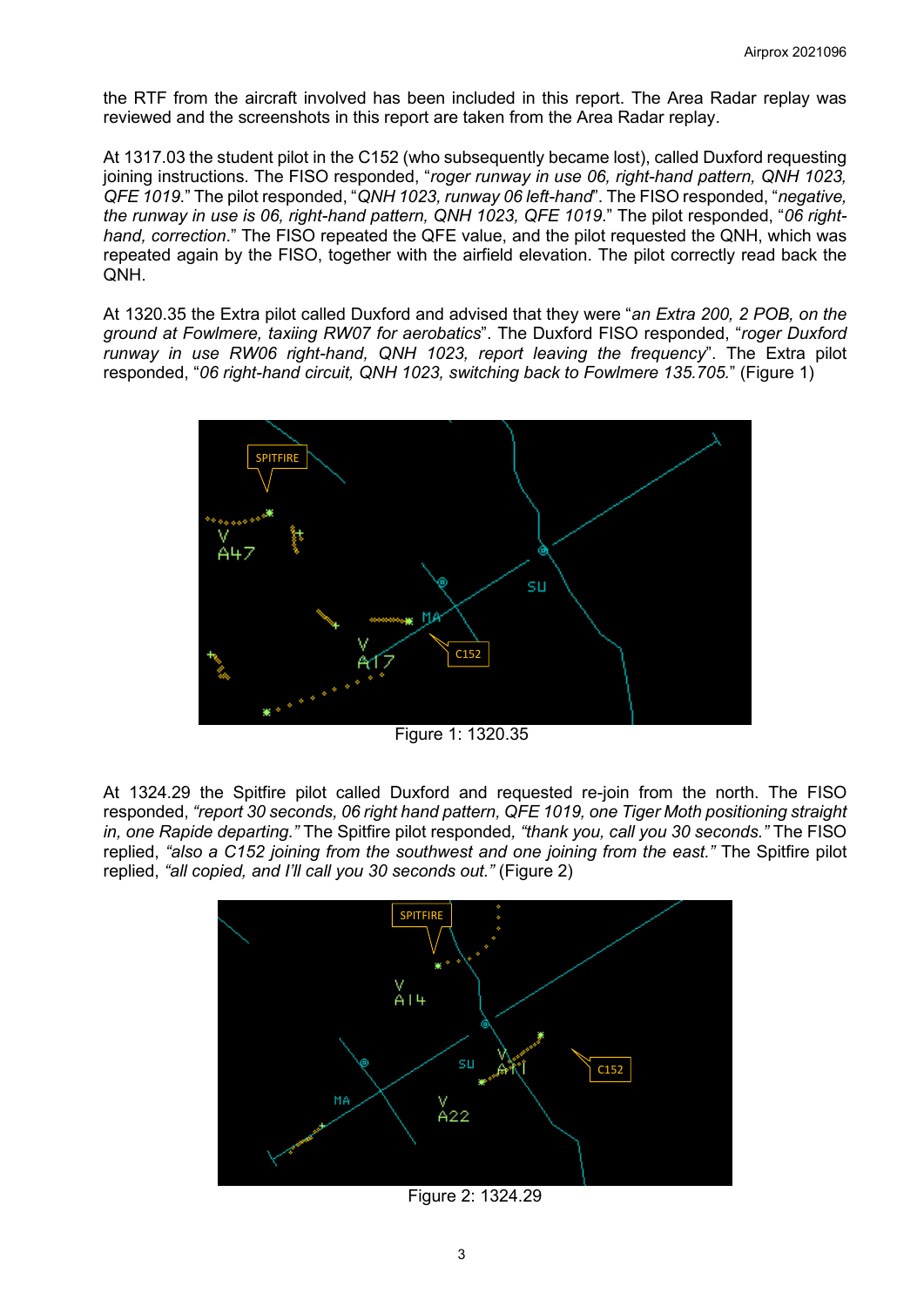At 1324.42 the FISO advised the Spitfire pilot that the Rapide ahead of them was rolling. The pilot acknowledged. At 1325.51 the C152 student pilot reported, *"downwind"* and the FISO responded with *"report turning right base."* The pilot responded with*, "report turning right base, STUDENT (callsign)."*

At 1326.03 the Spitfire pilot reported, *"downwind left-hand outside the Cessna."* The FISO responded with, *"roger, report final."* The pilot responded*, "three miles, it'll be for the hard."* The FISO responded*, "roger."* (Figure 3*)*



Figure 3: 1326.03



Figure 4: 1326.30 potential CPA (just as Spitfire is turning onto left base RW06 at Duxford and Extra is reported as being crosswind RW07 at Fowlmere)

At 13:27.10 the FISO advised the Spitfire pilot to land at their discretion. (Figure 5)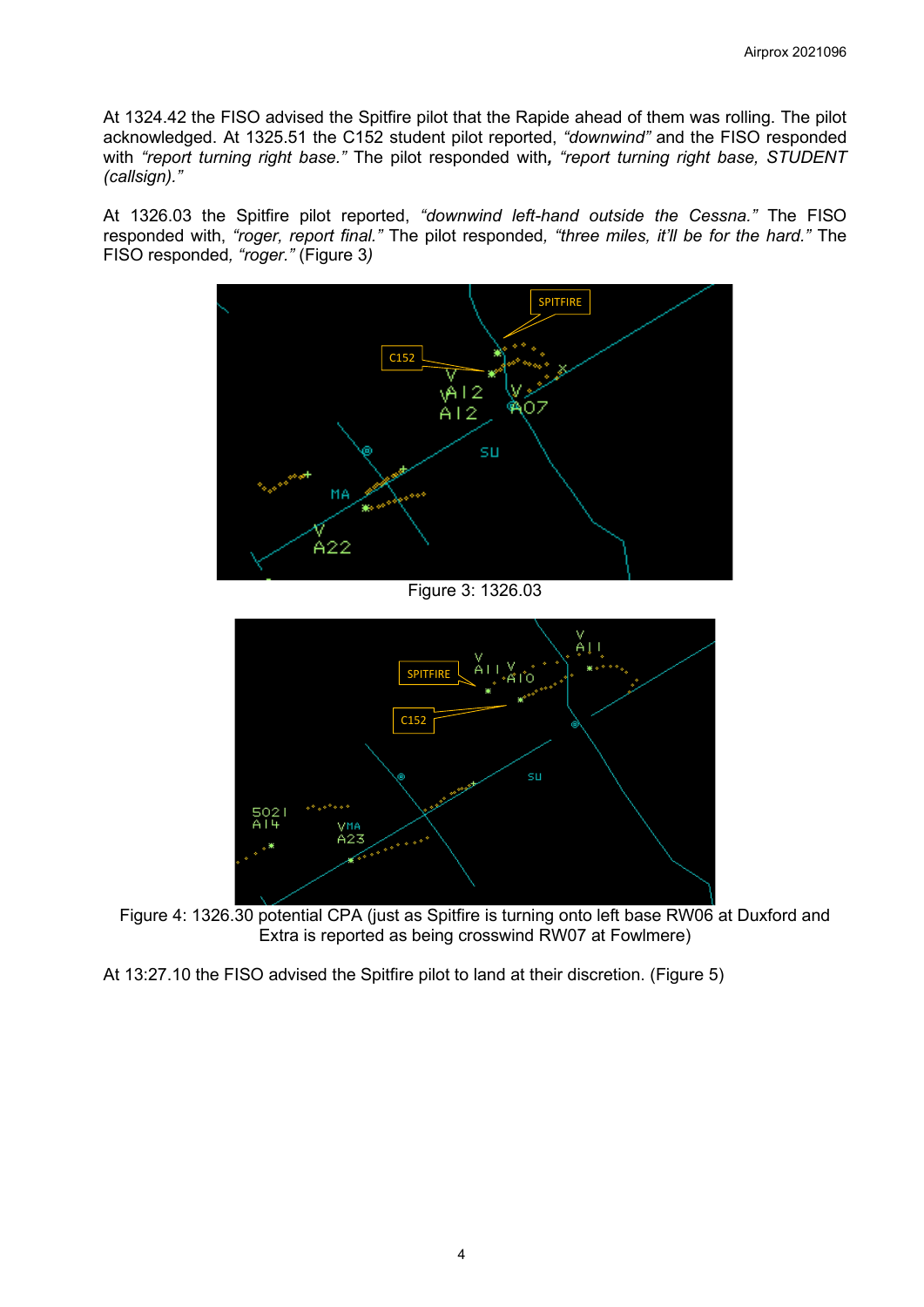

Figure 5:1327.10

The Duxford RTF was constant throughout the period reviewed. The Extra did not display on the Area Radar replay at any time in the lead up to, or after the Airprox had occurred.

The initial report from the Extra pilot was submitted 9 days after the event, and the pilot reported that they were flying in a C140 at the time of the Airprox. This was corrected to the Extra several weeks later, after it had been determined that the above call made to Duxford, had been from the Extra. The pilot reported that they had been getting airborne for visual circuits at Fowlmere.

When the Extra pilot called Duxford on the day of the Airprox, to advise them of their intention to get airborne from Fowlmere, they advised the FISO that they were taxiing for an aerobatic detail, the FISO advised them that the RW06 right-hand pattern was active at Duxford. The Extra pilot reported that they believed that there was an understanding that Fowlmere traffic departing into a left-hand circuit from RW07 would be deconflicted from traffic in the RW06 right-hand pattern at Duxford.

At the time of the above call from the Extra pilot, the Duxford FISO had not yet received the joining request from the Spitfire (this request came just under 4min later) and was therefore unable to issue a warning to the Extra pilot before they switched back to the Fowlmere frequency.

When the Spitfire pilot called to request re-join, the response from the FISO was "*report 30 seconds, 06 right-hand pattern, QFE 1019, one Tiger Moth positioning straight in, one Rapide departing*." The pilot did not readback the runway in use or the circuit direction. When the pilot subsequently joined the circuit, they completed a run and break into a left-hand visual circuit.

The Duxford General Flying Orders dated March 2021 (updated April 2021) and the Duxford Manual of Flight Information Services allow for the Spitfire aircraft to fly left-hand circuits to RW06, to enable the aircraft to be deconflicted from slower traffic in the right-hand circuit.

The FISO had been passing warnings of visual circuit activity at Fowlmere to the pilots of relevant traffic. Circuit activity at Fowlmere was not passed to the Spitfire pilot. If the FISO expected the Spitfire to join the right-hand circuit they would, therefore, initially, be unlikely to have considered that the Extra and the Spitfire would come into proximity.

When the C152 Student pilot reported downwind, the FISO advised them to report turning rightbase and the pilot read back right-base. The pilot was left-hand downwind at this point, meaning that their next expected call would be left-base. The pilot did not query the right-base instruction and the FISO appeared to be unaware of the location of the C152 in the circuit.

The Extra did not display on the Area Radar replay. The reports from the pilots of both aircraft would indicate that the Airprox occurred when the Spitfire pilot started the turn from downwind left-hand, onto left-base for RW06 at Duxford, and the Extra had started the turn onto crosswind, after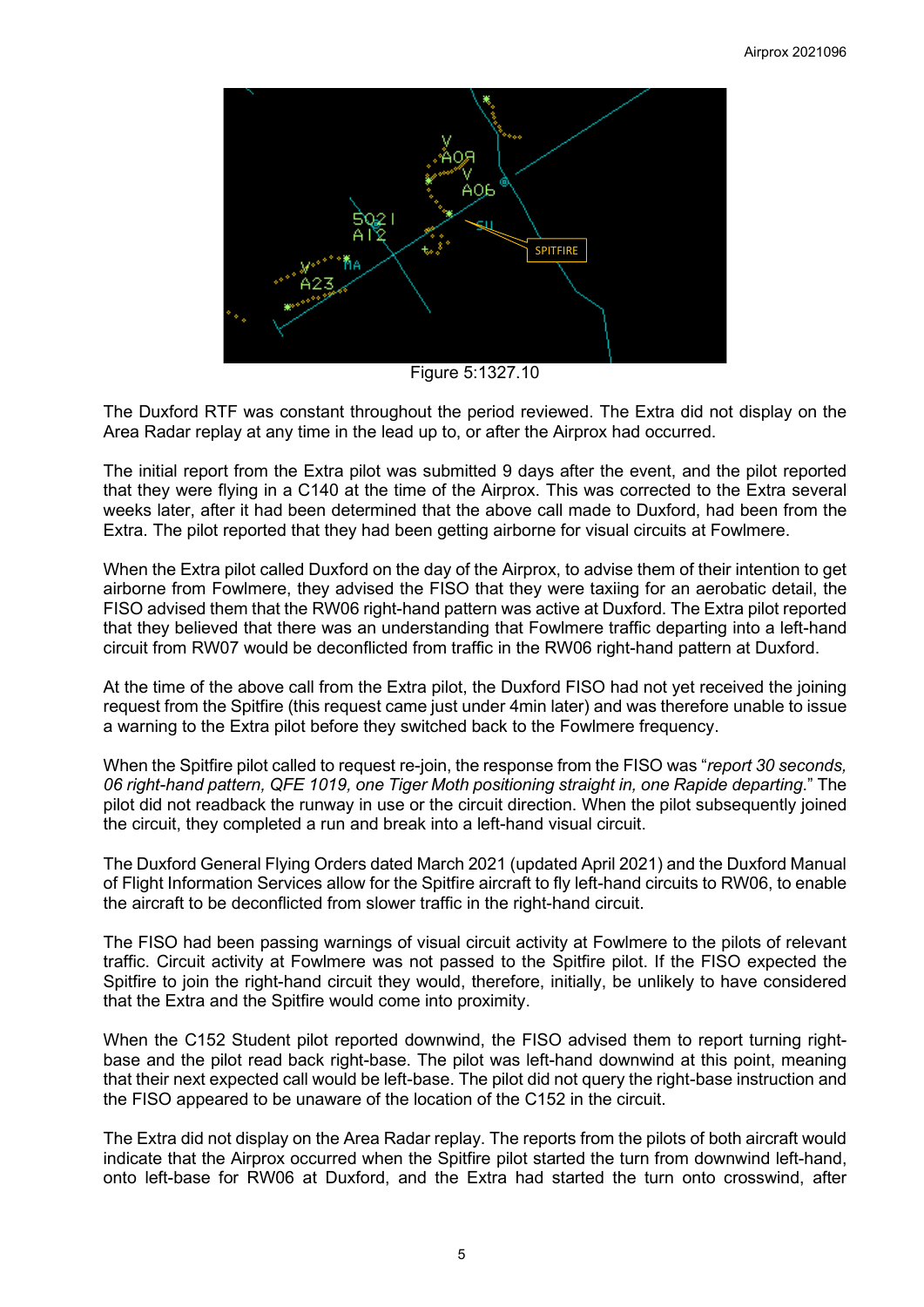departing RW07 at Fowlmere, into a left-hand circuit. The potential CPA at 1326.30 has been approximated with these reported positions in mind.

The late reporting by the pilot of the Extra may potentially have affected their memory of the event, and the exact position of the Extra aircraft could not be established by the investigator at any time. It could not be concluded whether the pilot was flying a left-hand circuit (as per their report) or undertaking aerobatics (as reported to the Duxford FISO), at the time of the Airprox. The CPA time in this report has been established as an approximation of the location of the Extra, based on the pilot having reported as being crosswind in the RW07 left-hand circuit at Fowlmere.

It could not be established whether the FISO understood that the Spitfire would be flying a left-hand circuit, and as such it could not be concluded as to whether a warning of the presence of the Extra should have been issued to the Spitfire pilot.

It could not be established whether the response from the FISO (right-hand pattern), to the joining request from the Spitfire, was intended to be a circuit direction that the Spitfire pilot was expected to fly, or a warning to the Spitfire pilot that the right-hand circuit was active with other aircraft. If it was not a circuit direction to follow, it would have been prudent to have stated on the RTF that the Spitfire would be following a left-hand pattern. Whilst this would not have assisted the Extra pilot, due to them being on a different frequency, it would enhance the situational awareness of other pilots in the circuit and may have been useful to the student pilot in the C152, on this occasion.

A readback from the Spitfire pilot of what they believed their own circuit direction to be would also have enhanced the situational awareness of other traffic in the circuit at Duxford, and may perhaps have alerted the FISO to a potential confliction with Fowlmere traffic.

The FISO was not able to issue a warning to the Extra pilot about the presence of the Spitfire in the RW06 left-hand circuit at Duxford, due to the Extra pilot not being on the Duxford frequency. The Extra pilot reported sighting the Spitfire and taking evasive action and the Spitfire pilot reported having sighted the Extra and considered it not to be a threat.

#### **UKAB Secretariat**

The Extra 200 and Spitfire pilots shared an equal responsibility for collision avoidance and not to operate in such proximity to other aircraft as to create a collision hazard. [3](#page-5-0) If the incident geometry is considered as head-on or nearly so then both pilots were required to turn to the right. $^4$  $^4$  An aircraft operated on or in the vicinity of an aerodrome shall conform with or avoid the pattern of traffic formed by other aircraft in operation.<sup>[5](#page-5-2)</sup>

#### **Summary**

An Airprox was reported when an Extra 200 and a Spitfire flew into proximity between Fowlmere and Duxford at 1327Z on Wednesday 23<sup>rd</sup> June 2021. Both pilots were operating under VFR in VMC, the Extra pilot in receipt of an ACGS from Fowlmere and the Spitfire pilot in receipt of an AFIS from Duxford.

# **PART B: SUMMARY OF THE BOARD'S DISCUSSIONS**

Information available consisted of reports from both pilots, radar photographs/video recordings and a report from the AFISO involved. Relevant contributory factors mentioned during the Board's discussions are highlighted within the text in bold, with the numbers referring to the Contributory Factors table displayed in Part C.

<span id="page-5-1"></span><span id="page-5-0"></span><sup>&</sup>lt;sup>3</sup> (UK) SERA.3205 Proximity.<br><sup>4</sup> (UK) SERA.3210 Right-of-way (c)(1) Approaching head-on.<br><sup>5</sup> (UK) SERA.3225 Operation on and in the Vicinity of an Aerodrome.

<span id="page-5-2"></span>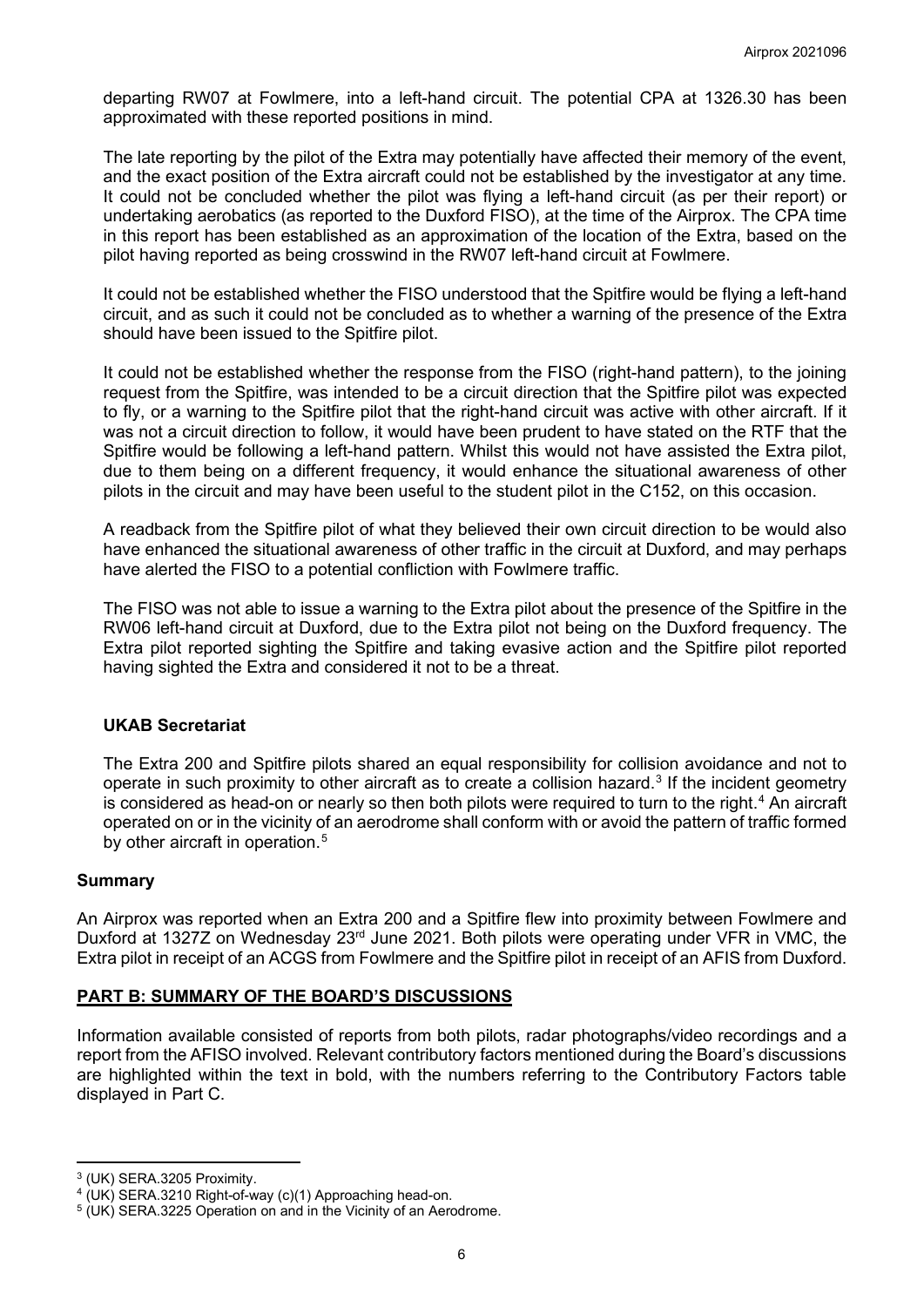When discussing this Airprox, members were briefed that the Fowlmere pilot initially incorrectly reported flying a C140, which could not be matched to the RT and radar data and subsequently a period of time had elapsed before confirmation was received that in fact they were flying the Extra. However, unlike some previously reported Fowlmere Airprox where all details were sparce, on this occasion the AFISO had taken the precaution of writing down the details soon after the event and so the RT data was preserved. Consequently, both the AFISO and the Spitfire pilot had an accurate recollection of the event, furthermore, the Spitfire was transponder equipped, so ensuring that the radar data and the RT data could be used to accurately plot the position of the Spitfire, relative to the RT calls made by the Extra pilot.

Turning to the actions of the Extra pilot, they called on the Duxford frequency in accordance with the extant LoA, to advise the Duxford AFISO that they were getting airborne. This was acknowledged by the AFISO, who told the pilot that Duxford RW06RH was in use. At that stage the Spitfire had not called Duxford and the C152 pilot had not yet flown the incorrect circuit, and the Extra pilot returned to the Fowlmere frequency. The Extra was not fitted with any form of CWS and consequently, the Extra pilot did not have any situational awareness about the Spitfire prior to becoming visual with it (**CF1**). Some members commented that they were surprised that the Extra was not fitted with either a CWS or a transponder. The Extra pilot reported that once airborne, when starting to turn crosswind, they saw the Spitfire in their 12 o'clock 100m away. Members could only surmise that the pilot was surprised to see the Spitfire and consequently assessed it to be closer than it actually was (**CF2**), because the Spitfire's radar track showed it well within the Duxford ATZ and it was assumed that, as the Extra pilot had not asked for permission to enter the Duxford ATZ, they were outside. Members opined that the Extra was a high performance aircraft, in this case being used to teach aerobatics, and therefore turning before the Duxford ATZ was well within its capabilities so they agreed that the assumption that it was outside the ATZ was a realistic one.

There followed some discussion about the integration of the Fowlmere and Duxford visual circuits, members noted that this incident, and others subsequently reported, seemed to indicate a lack of mutual understanding and co-operation between the two airfields. They were heartened to hear that an LoA has since been brokered and hoped that this would prevent future Airprox occurring in similar circumstances.

When looking at the actions of the Spitfire pilot, it was noted that they had not received information from the AFISO about Fowlmere being active, because the AFISO was busy dealing with the C152 student pilot who was flying an incorrect circuit. However, despite not having any situational awareness about the Extra (**CF1**), the Spitfire pilot saw the other aircraft about 1NM away and was content with the separation.

The Board briefly looked at the role of the AFISO, they heard that the RT was very busy at the time of the Airprox, with a number of aircraft calling to join the circuit and the student C152 pilot causing a distraction. The AFISO had acknowledged the Extra pilot and subsequently passed information that Fowlmere was active to other joining pilots, so it was unfortunate that the Spitfire pilot did not receive the information. However, members agreed that had the Spitfire pilot been told that Fowlmere was active, they would not have flown the circuit any differently, therefore this was not considered to be a contributory factor.

In assessing the risk, members took into consideration the reports from both pilots and the radar data available. They agreed that, assuming the Extra pilot was indeed outside the Duxford ATZ, which accorded with the Spitfire pilot's assessment of the separation, there had been no risk of collision and that normal safety standards and procedures had pertained; Risk Category E.